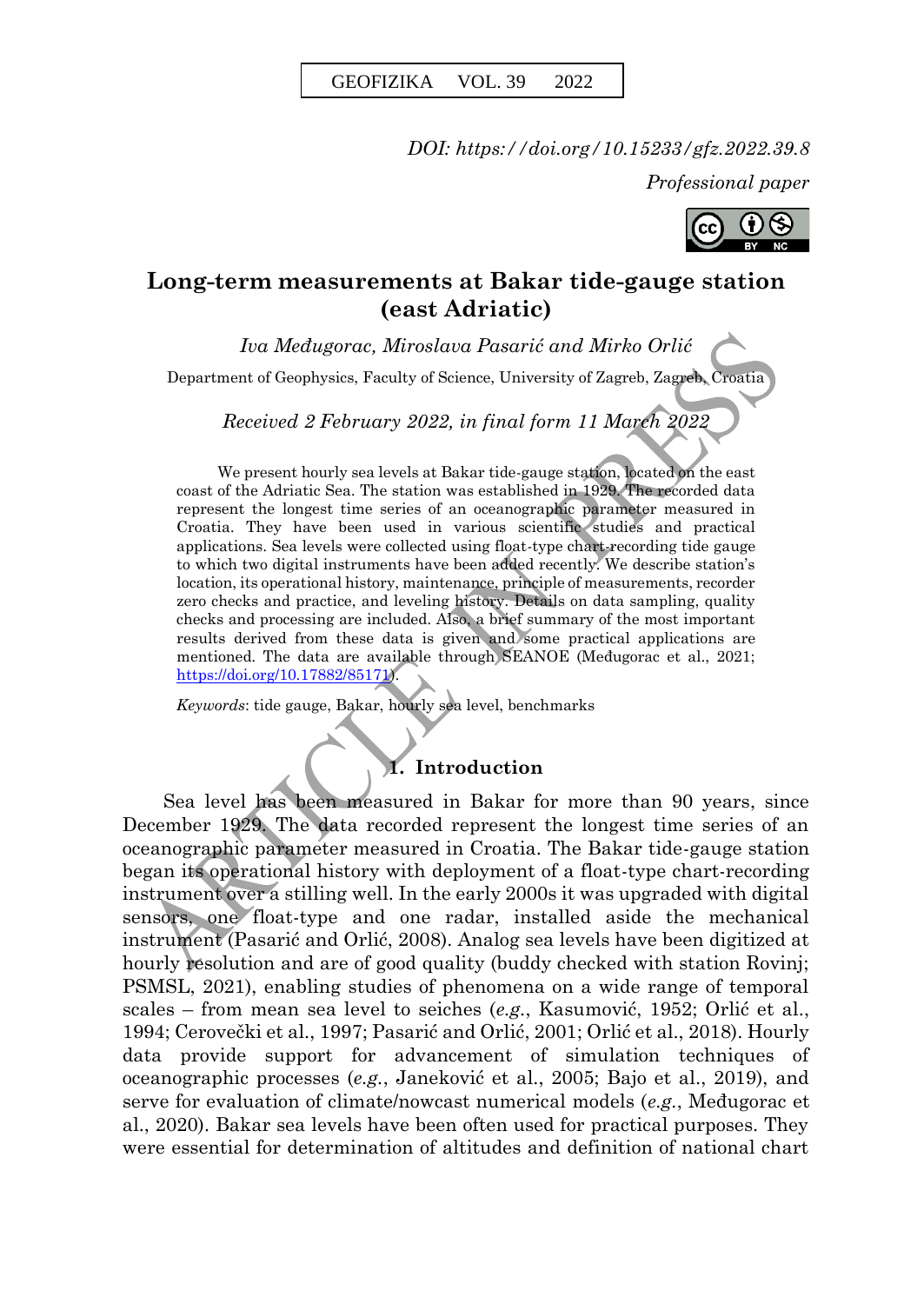datum (Kasumović, 1950; Jovanović, 1989; Rožić, 2009), and were used for traffic regulation (Orlić and Pasarić, 1997). Also, high frequency data, hourly and subhourly, are important for coastal engineering: Bakar data were used in construction planning (ports and hydro-power plants), flood risk management, protection of spring-water intakes from salinization etc.

Bakar tide gauge is a typical coastal station (IOC, 2006) established in December 1929 by the Geophysical Institute in Zagreb (Orlić and Pasarić, 1997; Orlić, 2001). It is located near the head of the Bakar Bay in the Adriatic Sea (Fig. 1a). Bakar Bay is an elongated basin with depths up to 38 m, 4.5 km long, connected with the Adriatic by a narrow strait  $(\sim 400 \text{ m})$ . The station was placed on the premises of the Port Authority, now the Customs Office (latitude 45° 18.3' N, longitude 14° 32.4' E), and has not been moved during its entire lifetime. The location was chosen after considering several sites in the area.



**Figure 1.** (*a*) The Adriatic Sea. Smaller inset shows bathymetry of the Bakar Bay and exact location of the tide-gauge station (red star). (*b*) Front side of the Bakar station and bench mark BV15663. (*c*) Back side of the station and bench mark A510. (*d*) Mechanical instrument and contact point.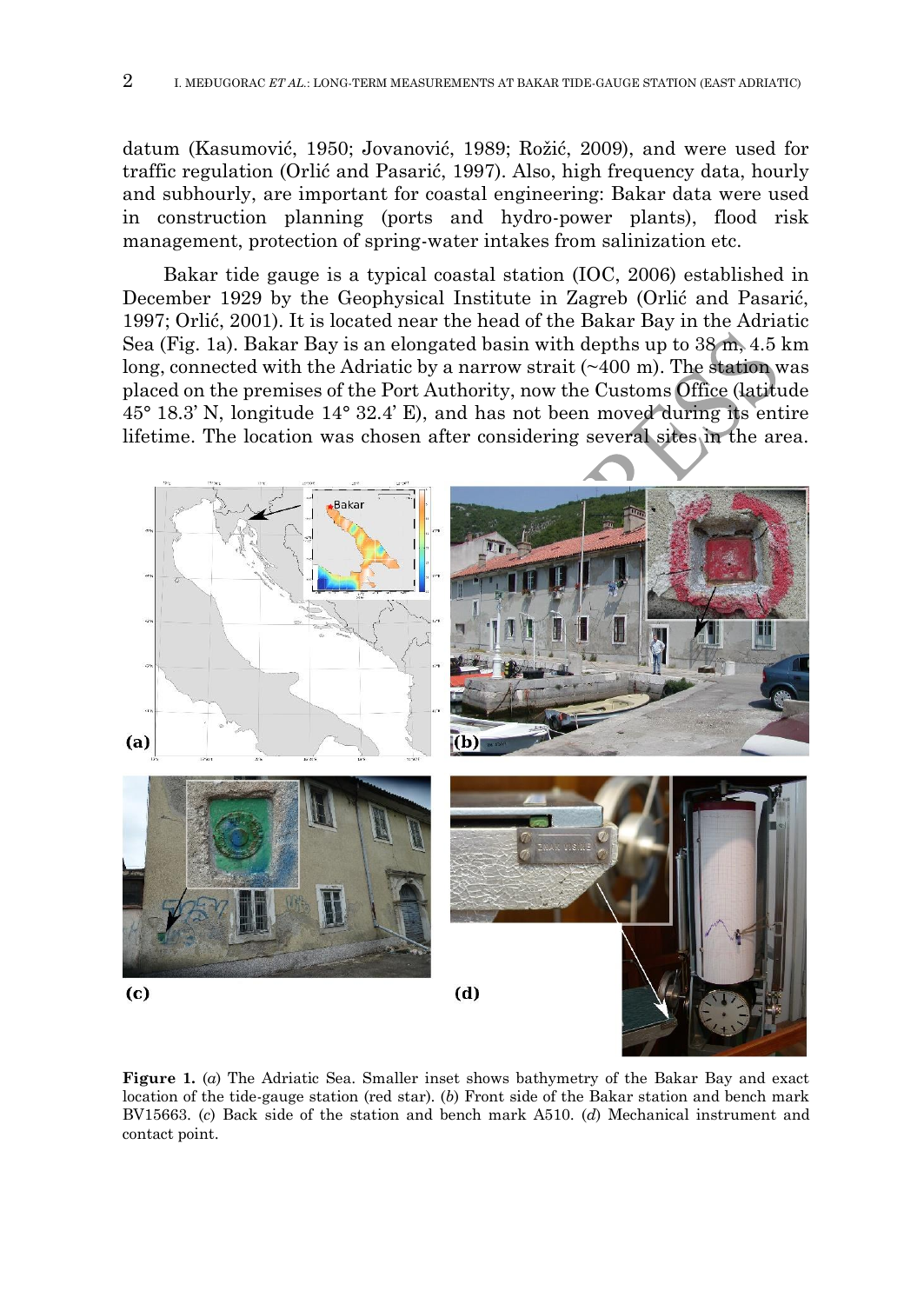Stjepan Škreb, head of the Geophysical Institute at the time, visited Senj, Sušak, Kraljevica and Bakar in March 1928 with intention to establish a tidegauge station. Most of the visited sites had flaws like great distance from the sea, possible interference with harbor traffic, impossibility of parallel meteorological measurements, etc. Bakar met the required conditions, but also the tide gauge could be placed in the Harbor Master's Office and the officers were engaged as observers (all observers at the station were the harbor masters). This allowed them an easier access to the instrument and regular monitoring of recordings. It is worth mentioning that the station is over 100 km away from the home institution and therefore the proper functioning of instruments depends heavily on the conscientious work of observers.

Tide-gauge station Bakar is the stilling-well type of a station (Fig. 2). The instrument is installed over the well 2.7 m deep and 0.5 m wide. The well communicates with the sea through a narrow pipe 10.8 m long and 0.1 m wide. This design filters out short-wave oscillations with periods less than  $\sim$ 1 min and allows measurements of the entire range of long-wave oscillations (the well does not dry out). The station is connected to the national geodetic network via bench marks BV15663 in front of the building and A510 at its back (Figs. 1b and 1c).



**Figure 2.** Schematic presentation of the tide-gauge station Bakar: CP – contact point, RZ – recorder zero, WL – water level, BV15663 – the bench mark at the front of the building (Fig. 1b), A510 – the bench mark at the back of the building (Fig. 1c).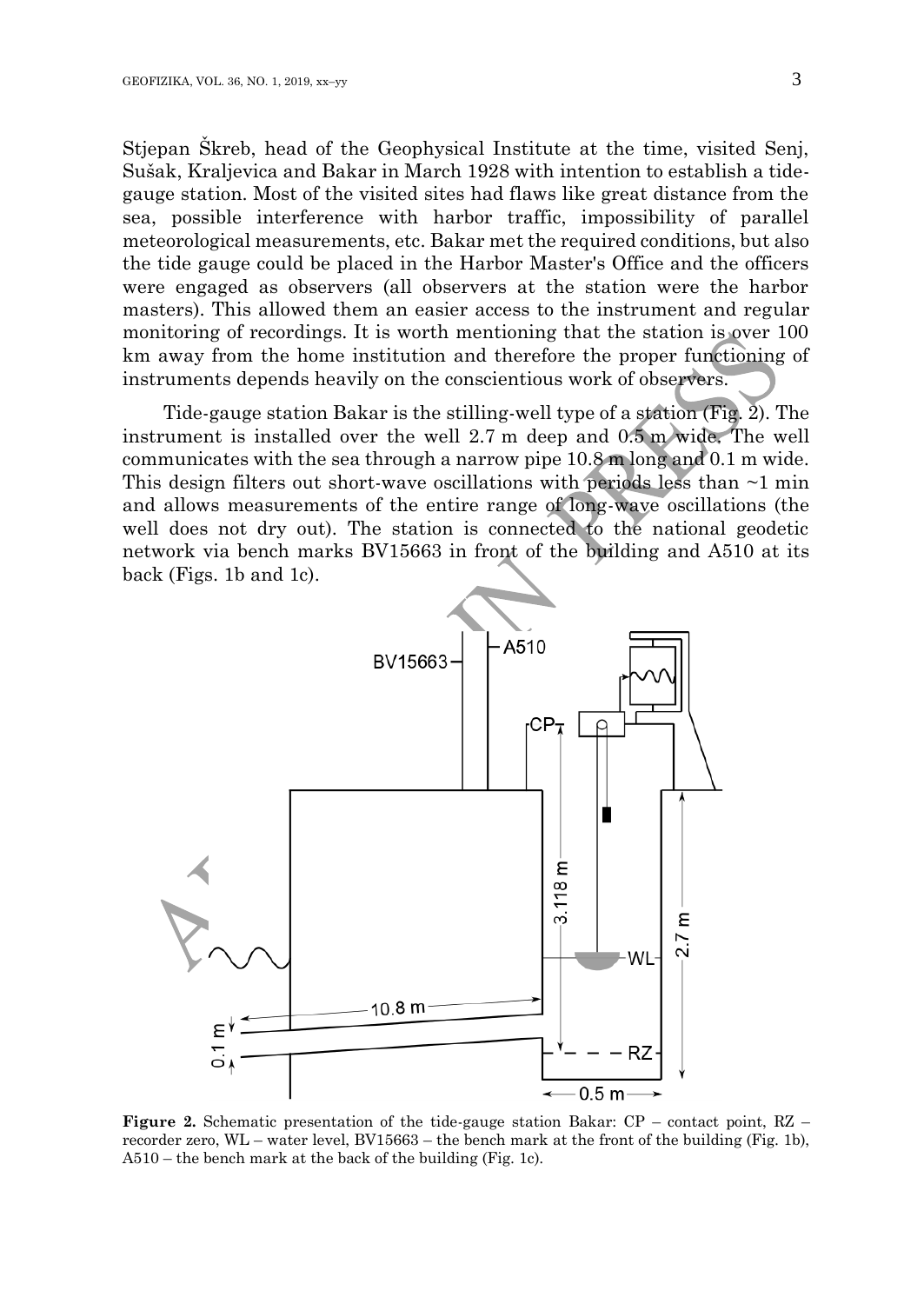Measured hourly data at Bakar are available since December 1929 with a 10-year gap around World War II and several smaller gaps due to diverse reasons (*e.g.*, the pipe was clogged, ink was missing, problems with the cable, clock was not wound). It should be pointed out that the pre-war data and the post-war data are comparable, because the instrument has been always adjusted in the same way and therefore all data are referred to the same recorder zero.

#### **2. Station and its maintenance**

## *2.1. Types of instruments*

Mechanical tide gauge (Otto A. Ganser, Wien, Nr. 228) was installed in December 1929. The original instrument was replaced in November 1979 by another mechanical tide gauge (A. Ott, Kempten, Nr. 20.030) having a larger recording drum and therefore being able to record extreme minima and maxima. Previously, extremes were observed using a tide pole mounted in front of the station in 1951. After 1979 the instrument has been recording the entire range of sea levels. Recordings are analog  $\rightarrow$  the pen writes on the millimeter paper placed on a cylindrical drum which is rotated by clockwork (Fig. 1d).

In addition to the chart recorder, a digital float-type sensor (OTT Thalimedes) was installed in October 2003 on the same stilling well. The two instruments are completely independent (two floats) and were set to measure with respect to the same reference level. Sea level is measured by the digital floater with resolution of 1 minute. The data are sent to the home institution with 15 min latency. The mechanical tide gauge is considered the main instrument because it is more stable, while the digital one has been used for studies of high-frequency processes and for near real-time demands and also as a backup.

A radar tide gauge (OTT Kalesto) was installed in September 2004 in open air in the framework of ESEAS-RI project (Vilibić et al., 2004). The sensor OTT Kalesto was replaced by a newer version (OTT RLS) in March 2022. The radar tide gauge is located at the coast about 330 m southeast from the main instrument. Radar sensor is also set to measure with respect to the same reference level as the other two, and was used as redundant instrument for measurements of high-frequency processes or as a backup (in situations when stilling-well is being cleaned which can take several hours). The radar sensor provides 1-min data as averages of (i) 40 measurements done in 17 seconds (OTT Kalesto) or (ii) 16 Hz measurements in a 20-second window (OTT RLS). Ancillary air pressure is measured: 10-min averages until April 2021 and 1 min averages after that. The data are sent to home institution with 15-min latency.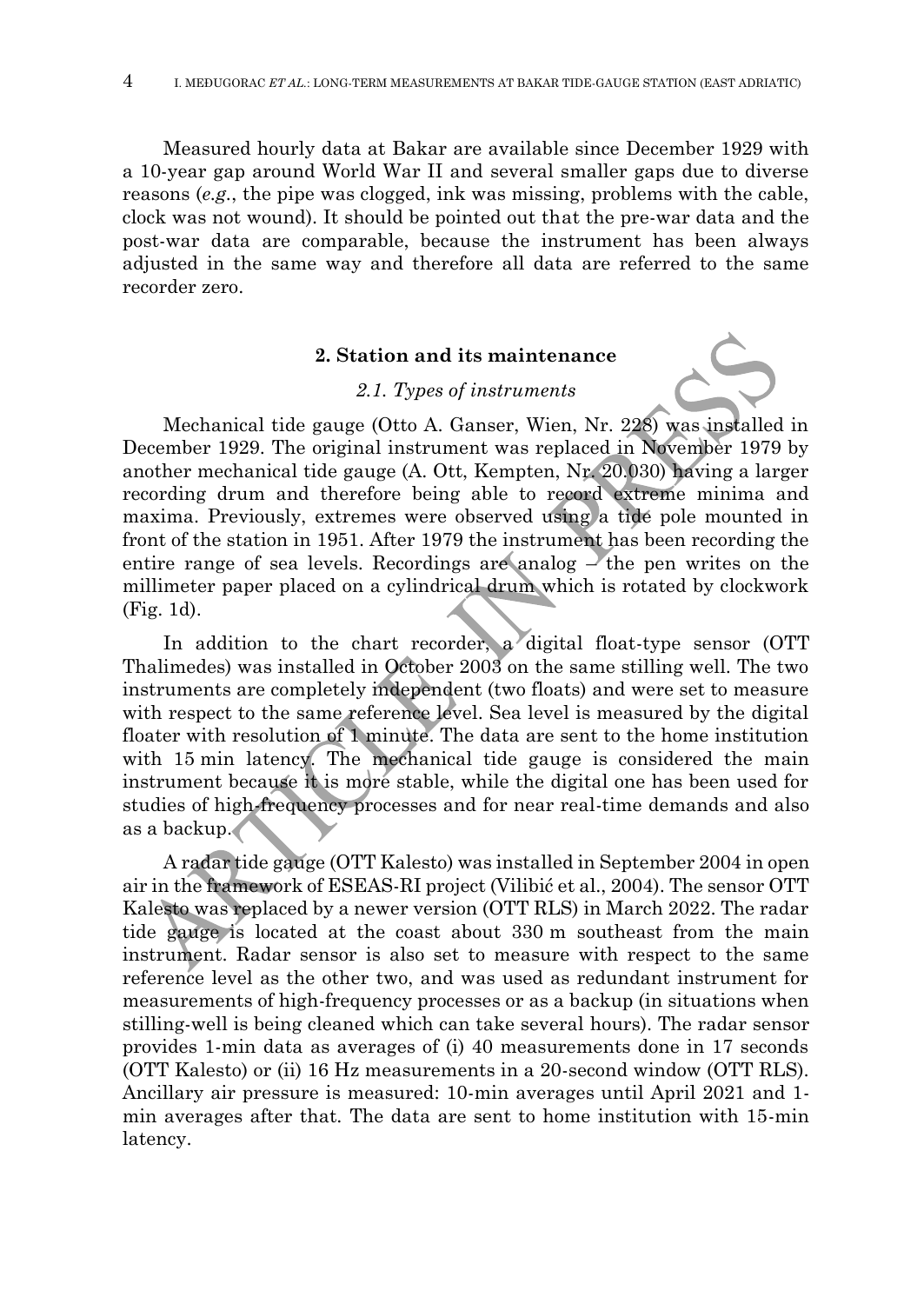#### *2.2. Maintenance of the station*

Measuring program includes periodic checks of recorder zero, cleaning of the stilling-well and connecting pipe, and checks of the contact-point level against tide-gauge bench mark (Pugh and Woodworth, 2014). Recorder-zero checks of float tide gauges are carried out twice a year, in spring and autumn. They are performed using steel-tape instrument shown in Fig. 3. The device is used to measure distance from the contact point to the water surface (Fig. 2: CP-WL). It is designed so as to connect steel tape (thermally inert meter) and sea water into an electrical circuit when tape touches the water surface. Checks are performed by calculating tide-gauge constant (Fig. 2: CP-RZ, *i.e.*, distance from sea level to contact point plus the actual water level indicated by the tide gauge). Tide-gauge constant at Bakar equals 311.8 cm. During a standard check, several series of ten measurements are performed during



**Figure 3.** An instrument used to measure distance from the contact point level to the water surface. The smaller weight *W1* (not shown) is placed in the water and connected to an electrical circuit with the instrument. The moment the bigger weight (*W2*) touches the water, the electrical circuit closes which is signalized by a sound and needle movement. In the figure, check is made whether the tip of the weight *W2* is at the level of the contact point when zero is read on the meter.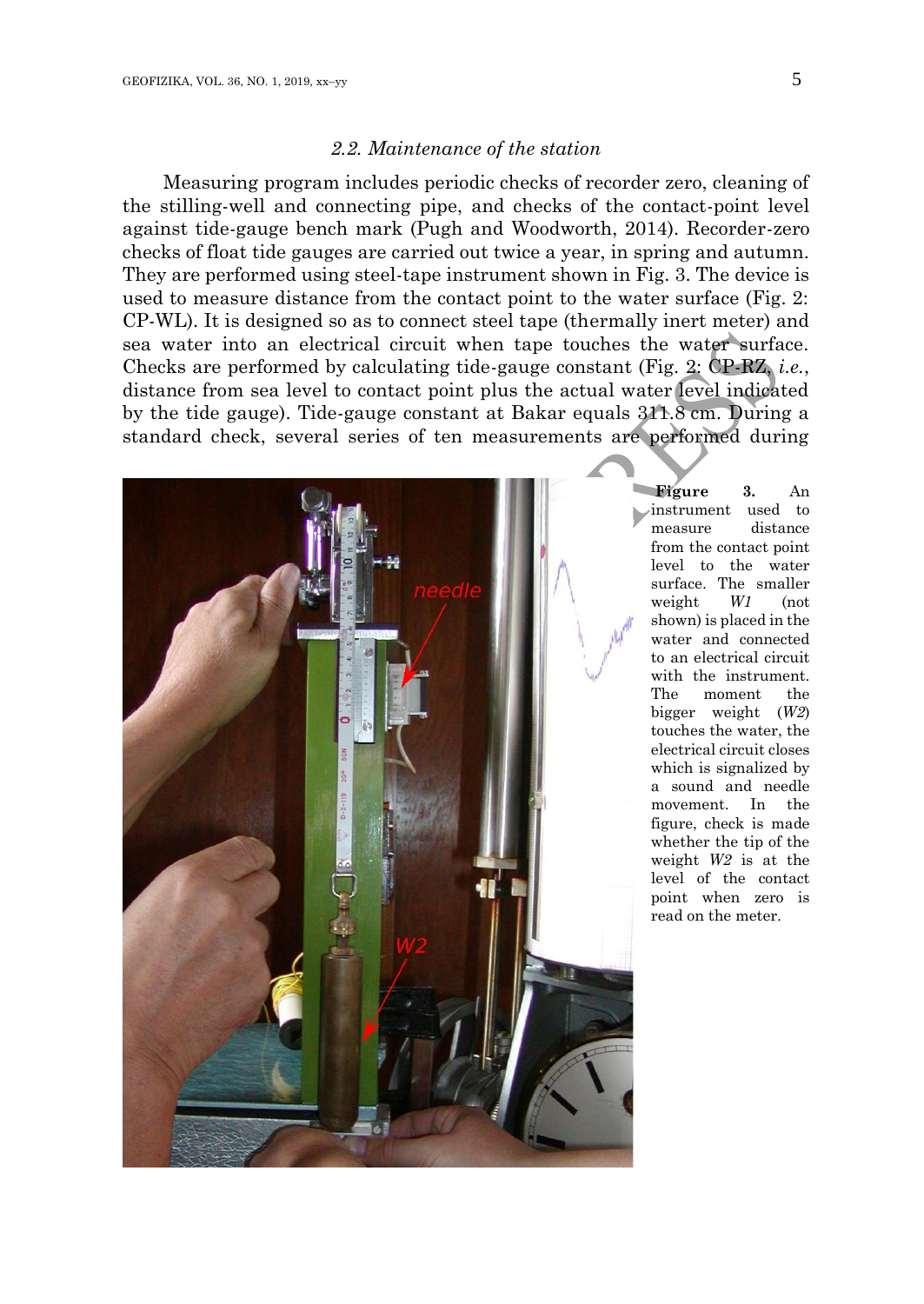different phases of the tidal cycle (Fig. 4). In this way, friction and all other factors affecting float-to-recorder transmission are taken into account. If the calculated average tide-gauge constant deviates from 311.8 cm, then water level given by the instrument is corrected by adjusting position of the recording pen.

| 311.8 cm                         |        |          |                        |          |  |  |               |                   |          |         |               | 311, 8 cm       |  |  |               |
|----------------------------------|--------|----------|------------------------|----------|--|--|---------------|-------------------|----------|---------|---------------|-----------------|--|--|---------------|
| Nitla vada<br>Balar, 2015 11996. |        |          |                        |          |  |  |               | Badar, 21/5/1996. |          |         |               | Szang vodostaja |  |  |               |
| of                               | SANGUR | robberto | Shirip<br>agreement of | Kastauta |  |  | Trou          | state             | Saturd 1 | RETAIL  | City of White | Koukouko        |  |  | <b>ANGEL</b>  |
| $\Lambda$                        | 1751   | 90.0     | 221.57                 | 311.57   |  |  | $\uparrow$    | $\Lambda$         | 8.34     | 67.7    | 243.94        | 311.64          |  |  | $\rightarrow$ |
| $\mathbb{Z}$                     | 1800   | 93.5     | 217.71                 | 311.21   |  |  | 1             | $\mathcal{L}$     | 836      | 68.0    | 243.52        | 311.52          |  |  | 1             |
| $\Im$                            | 1804   | 99.9     | 2.11, 39               | 311.29   |  |  | 1             | $\mathcal{B}$     | 839      | 69.4    | 242,05        | 311.15          |  |  | A             |
| 4                                | 10.400 | 108.2    | $203.23$ 311.43        |          |  |  | $\sqrt{}$     | $\lambda$ .       | 842      | 71.5    | 239.76        | 311.26          |  |  | 1             |
| $\mathcal{L}$                    | 1812   | 105.5    | 206.00311.50           |          |  |  | $\sqrt{}$     | $\sqrt{2}$        | 945      | 72.9    | 238.38        | 311.28          |  |  | $\uparrow$    |
| 6                                | 1814   | 104.3    | 207.2734.57            |          |  |  | $\Rightarrow$ | G                 | 651      | 74.0    | 237.36        | 311,36          |  |  | $\rightarrow$ |
| $\mathcal{F}$                    | 1818   | 103.8    | 207, 74 311.54         |          |  |  | $\downarrow$  | $\mathcal{F}$     | 853      | 73.5    |               | 237,957311.45   |  |  | J             |
| 8                                | 1820   | 100.1    | 211.3931.49            |          |  |  | $\rightarrow$ | $\mathcal{Q}$     | 854      | $-75.1$ | 258,53        | 311.63          |  |  | $\downarrow$  |
| $\mathscr{A}$                    | 1823   | 101.8    | 209,55311.35           |          |  |  | 1             | $\alpha$          | 8 Eg     | 74.5    | 239.02        | 311.52          |  |  |               |
| $\Lambda_{\text{O}}$             | 1826   | 105.5    | 207.89 311.39          |          |  |  | $\sqrt{}$     | AO                | 800      | 71,9    |               | 259.5731.47     |  |  | $\downarrow$  |
| 311,43 cm                        |        |          |                        |          |  |  |               | 311.43 cm         |          |         |               |                 |  |  |               |
|                                  |        |          |                        |          |  |  |               |                   |          |         |               | Kongiraus       |  |  |               |

**Figure 4.** An example of two series of measurements performed to check recorder zero in May 1996. Columns denote following: 1 – ordinal number of a measurement, 2 – exact time of a measurement,  $3$  – recorded water level,  $4$  – distance between contact point and water level,  $5$  – calculated tide-gauge constant, 6 – sea-level trends at the moment. In the upper right corners tidal cycle phases (left: low water; right: rising tide) and Bakar's tide-gauge constant (311.8 cm) are indicated. Calculated averages of the tide-gauge constant are written in the bottom right corners as is a note that position of the pen of the mechanical instrument was corrected (*Korigirano!*).

History of recorder-zero checks is shown in Fig. 5. Until 1980s these were performed less frequently, but for the last 40 years they have been carried out regularly two times a year. Corrections were mostly less than 1 cm: 93.68% of all cases lie in the range of  $\pm 1$  cm. However, there was an occasion when major adjustment was made. In March 1953 the cable broke and the observer tied the two dials so that the instrument could work until the cable was replaced. This shortened the cable by 11.5 cm which is visible as the red triangle in Fig. 5.

Cleaning of the stilling well and of the connecting pipe has been done every two years to control biological fouling and to ensure good flow through the pipe (marked with black *C*s in Fig. 5). This includes scraping of walls with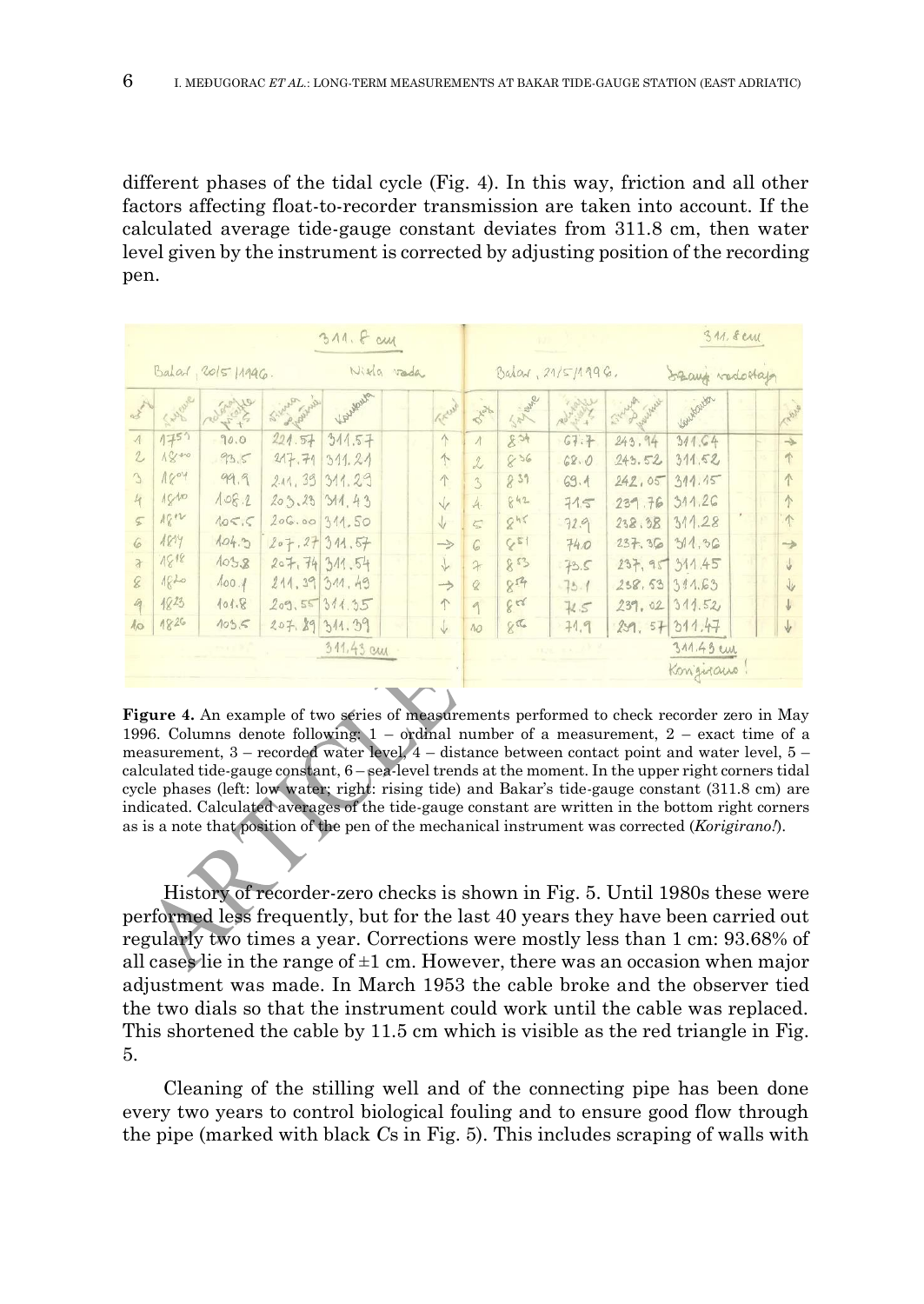cable and rinsing with compressor. Also, floats are cleaned to prevent inclination or weight change due to fouling.

Checks of the contact-point level against the tide-gauge bench marks have been done in intervals of 20–30 years, four times in the station history (marked with blue *B*s in Fig. 5). Levelings were performed in 1938 and 1963 by the Military Geographical Institute, Belgrade (Vojnogeografski institut Kraljevine Jugoslavije, 1938; Vojnogeografski institut, 1965), in 1986 by the Faculty of Geodesy, Zagreb (Geodetski fakultet Sveučilišta u Zagrebu, 1986), and in 2015 by the Hydrographic Institute of the Republic of Croatia, Split (Glavurdić, 2015). Original reports are available, except for the 1963 measurement for which there is only correspondence between Geophysical Institute in Zagreb and Military Geographical Institute in Belgrade (Vojnogeografski institut, 1965) in which the leveling is specified. In addition, checks of vertical distance between tide-gauge bench mark BV15663 (and in some cases of bench mark A510) and remote bench mark MCXVI were performed (marked with green Bs



**Figure 5.** History of station maintenance over the 1929–2021 interval. Gray triangles indicate recorder-zero corrections. Red triangle marks correction of -11.5 cm, moved upward to fit the figure. Black arrows indicate cleaning of stilling well and of connecting pipe. Blue arrows indicate levelings of bench marks BV15663 and A510 (Fig. 2); green arrows indicate levelings of bench mark BV15663 and MCXVI.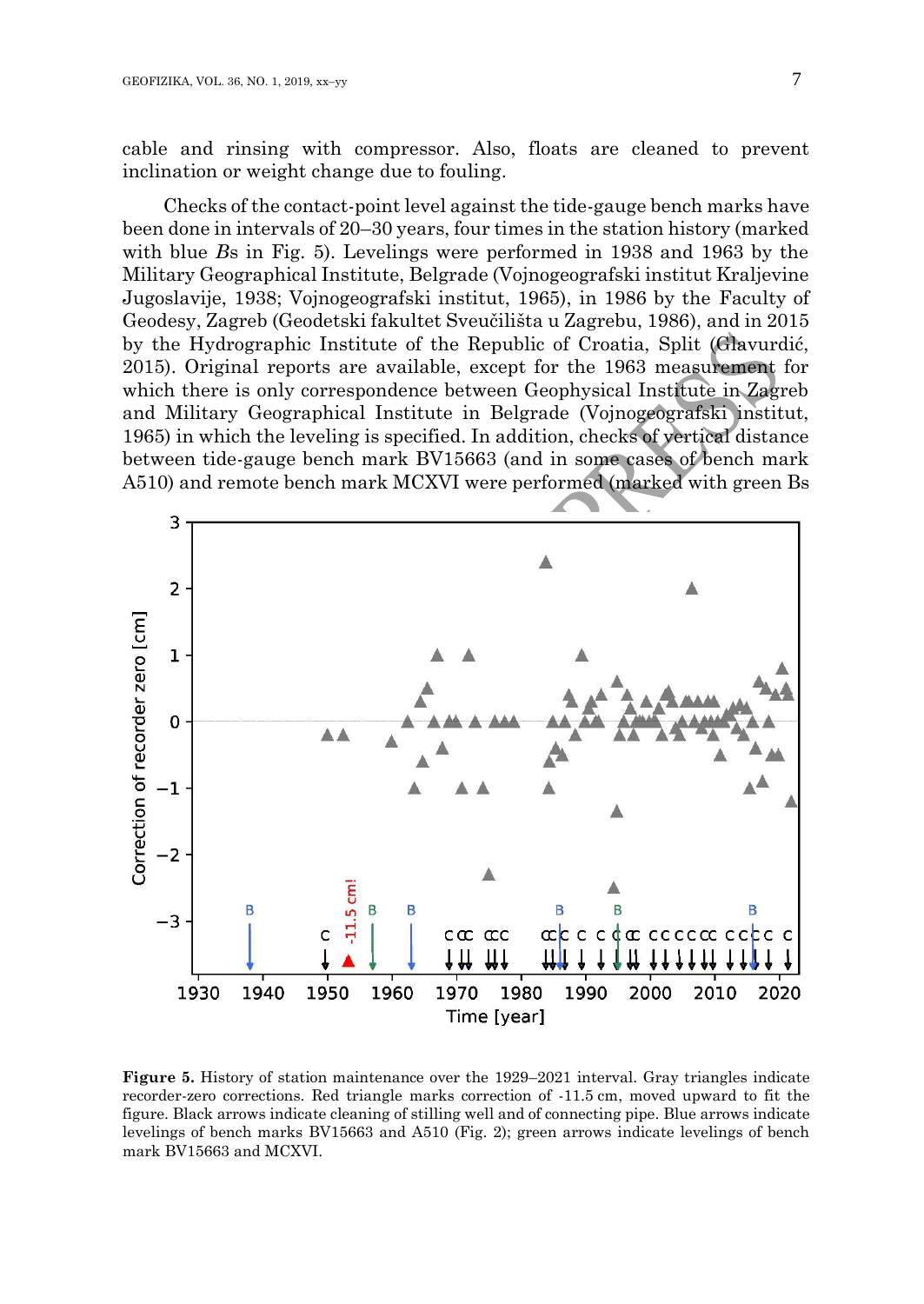in Fig. 5) in 1957 by the Main Geodetic Administration (Glavna geodetska uprava, 1957) and in 1995 by the State Geodetic Administration and Faculty of Geodesy in Zagreb (Državna geodetska uprava i Geodetski fakultet u Zagrebu, 1995). The remote bench mark MCXVI (in older sources marked as MCXVI/306) is placed on a living rock above the city Bakar on the road Rijeka– Senj (before the turn-off to Meja, km 228+000). Here we emphasize importance of the remote bench mark being on stable ground and at a certain distance from the tide gauge, because it will allow us to make conclusions about vertical movements of the station building or local area around it. The two sets of levelings are summarized in Tab. 1.

|               | BV15663 | <b>MCXVI</b> | Year, Institution                                                             |
|---------------|---------|--------------|-------------------------------------------------------------------------------|
| Contact point | 25.44   |              | 1938, Military Geographical Institute, Belgrade                               |
|               | 27.96   |              | 1963, Military Geographical Institute, Belgrade                               |
|               | 28.01   |              | 1986, Faculty of Geodesy, Zagreb                                              |
|               | 28.29   |              | 2015. Hydrographic Institute of the Republic of<br>Croatia, Split             |
| BV15663       |         | 5894.28      | 1957, Main Geodetic Administration, Zagreb                                    |
|               |         | 5894.32      | 1995, State Geodetic Administration, Zagreb and<br>Faculty of Geodesy, Zagreb |
| A510          | 17.27   |              | 1986, Faculty of Geodesy, Zagreb                                              |
|               | 17.19   |              | 2015, Hydrographic Institute of the Republic of<br>Croatia, Split             |
|               |         | 5877.08      | 1995, State Geodetic Administration, Zagreb and<br>Faculty of Geodesy, Zagreb |
|               |         |              |                                                                               |

*Table 1. Leveling of bench marks. Vertical distances in cm between tide-gauge contact point (CP) and/or bench marks BV15663, A510, MCXVI.*

The first set of height measurements (Tab. 1, first row), contact point to tide-gauge bench marks, showed that the instrument's contact point (Fig. 1d) is below the bench mark BV15663 (Fig. 1b) at a distance of: 25.44 cm (1938), 27.96 cm (1963), 28.01 cm (1986), and 28.29 cm (2015). The 1938 leveling differs significantly from the last three and we consider it unreliable. At the time the contact point was not marked with a plate (Fig. 1d), but there was an incised line on the pedestal of the tide gauge. We suspect that under these circumstances the contact point was not targeted correctly which resulted in significantly lower vertical height between the two points. This is mentioned in a correspondence between Geophysical Institute in Zagreb and Military Geographical Institute in Belgrade (Vojnogeografski institut, 1965) in which they discussed whether the stated height was measured with respect to the incised line or to the edge of the sign. In this document, two additional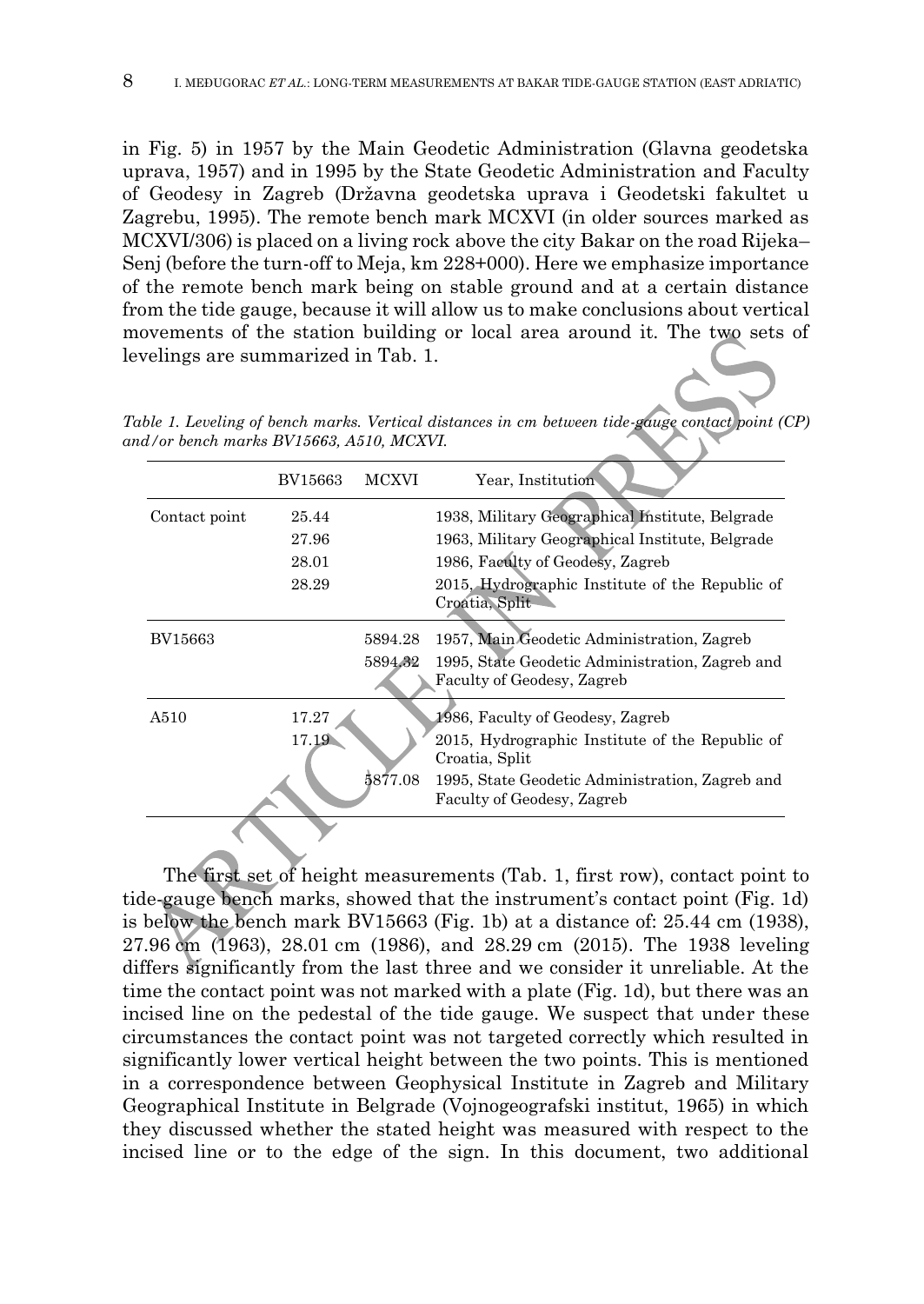measurements were mentioned, carried out in 1932 and 1947, but no reports can be found. Therefore, it is obvious that height measurement from 1938 should be omitted from further discussion. The last three levelings show that the floor around the well in the building was sinking at a rate up to 0.1 mm/y. This is derived from the fact that the distance between the two points increased slightly (3.3 mm) over the 52 years, while the walls of the building were sinking at an extremely low rate of 0.01 mm/y. The latter was estimated from measurements carried out between tide-gauge bench mark BV15663 and the remote bench mark MCXVI (Tab. 1, second row); the relative heights were 58.9428 m in 1957 and 58.9432 m in 1995, showing that in the 38 years the vertical distance increased by 0.39 mm. Since these vertical movements are of one or two orders of magnitude smaller than the speed at which mean sealevel rises (Orlić and Pasarić, 2000), datum corrections were not applied to the reported sea levels. It is recommended that leveling should be performed once a year (Pugh and Woodworth, 2014). However, tide-gauge station Bakar is on stable ground and the available data indicate that rather irregular geodetic measurements in the past did not reduce the quality of the dataset.

In Tab. 1 (third row) are also indicated two vertical distances between BV15663 and A510 bench mark, located at the front and the back side of the building (Fig. 1). They show almost no change in height distance (less than 1 mm in 29 years) and confirm the conclusion stated above – walls of the building are stable. Also available is one measurement of a height between remote benchmark MCXVI and A510 (Tab. 1, third row). However, no conclusions can be made from only one measurement, but it is reported here for the record and archive.

### **3. Data description**

Hourly sea levels are obtained by digitizing weekly charts which are kept in the archive of the Department of Geophysics. The historical dataset, from the first recorded sea level to 1983, was digitized and fully processed within ESEAS-RI project (Vilibić et al., 2004). Subsequent digitizations have been performed once a year. Prior to digitizing, records are smoothed to avoid aliasing. Smoothing excludes all oscillations with periods shorter than 2 hours. This is important because the Bakar tide-gauge station is positioned in the bay with strong local seiche activity, with amplitudes usually higher than 20 cm and which in extreme cases exceed 50 cm. Period of the first mode of the Bakar Bay seiches is ~20 min (Šepić et al., 2008). Hence, hourly sea levels are not affected by local seiches and may deviate significantly from instantaneous values. Digitized hourly data are checked for outliers by applying Tukey 53H filter (Otnes and Enochson, 1978) and by visual inspection. Tidal analysis is performed for each year. Checks for timing errors are carried out by inspection of the current-year tidal constants against their history and also by inspection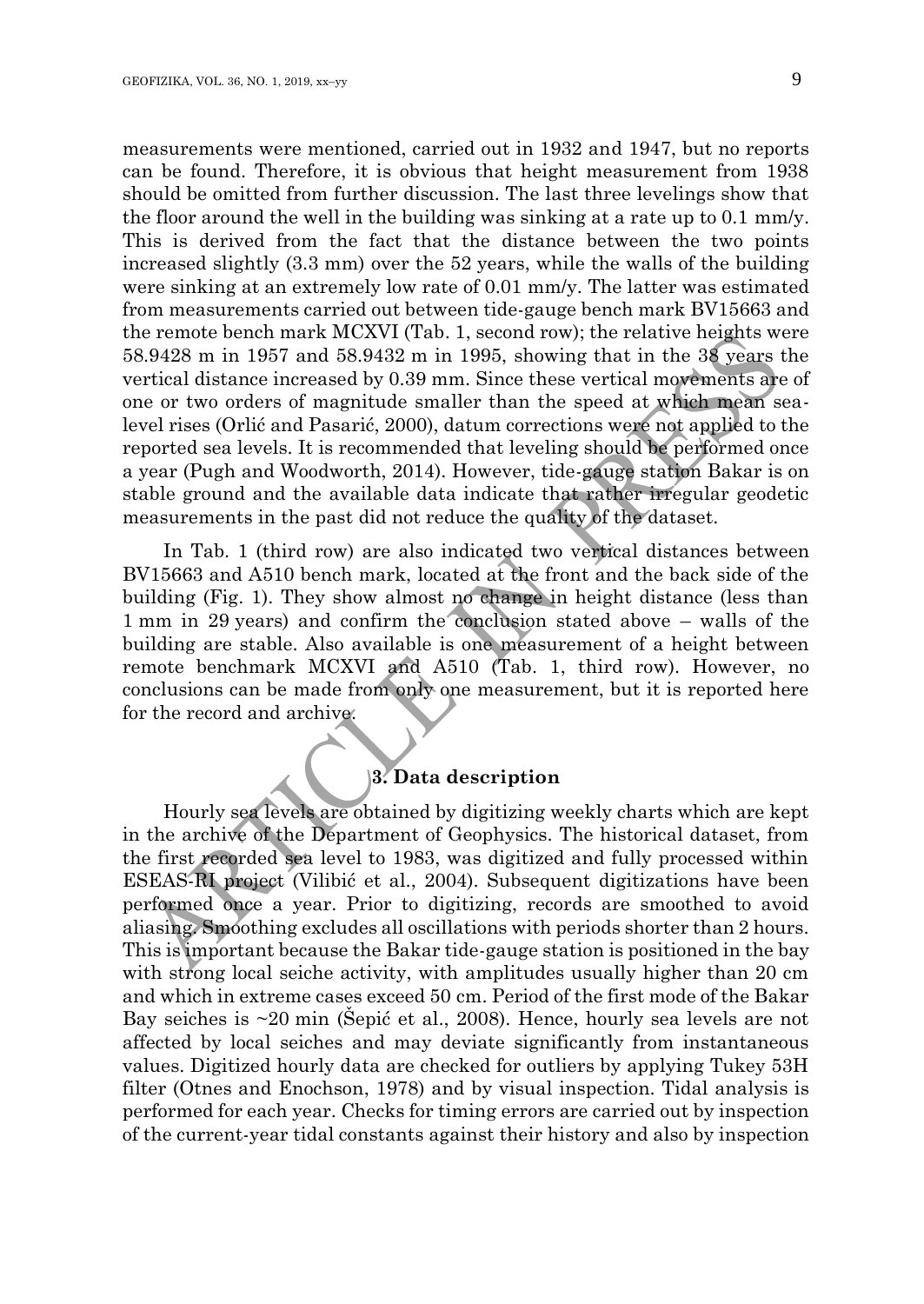of the de-tided sea levels – shifts are recognized as leakage of the tidal signal into residual series which is visible in time and in frequency domains.

The whole dataset has been meticulously quality checked and flags provide quality for each value. The data are indicated as: (1) measured, good value, (2) interpolated, probably good value (linear regression of short gaps, up to 24 hours, done within the de-tided time series), (3) corrected, probably good value (offset, mostly due to bad positioning of chart), (4) doubtful value (corrections, using predicted tidal signal or regression on nearby station, applied due to malfunctioning of instrument or clogged connecting pipe), or (9) no value (the instrument not operating or longer intervals of malfunctioning). As discussed above, datum corrections were not applied to the data.

The time series of quality checked hourly values starts from 5 December 1929. Larger data gaps (>1 month) occurred in 1934, 1936, and during 1939– 1949 due to World War II (Fig. 6). From 1950 till 1983 several data gaps occurred lasting several consecutive days (max 17 days). After 09/1983 all hourly data are available, although some of them are obtained by interpolation or regression on nearby station.



**Figure 6.** Data availability for the interval 1929–2017.

Sea level is expressed in centimeters, relative to the mean sea level (*Z*<sup>0</sup> = 73.8045 cm) calculated over 18.6 year interval (1962–1980; national geodetic system HVRS71). If values are to be expressed relative to the chart datum (national system HRSDM71) then 32.30 cm should be added to the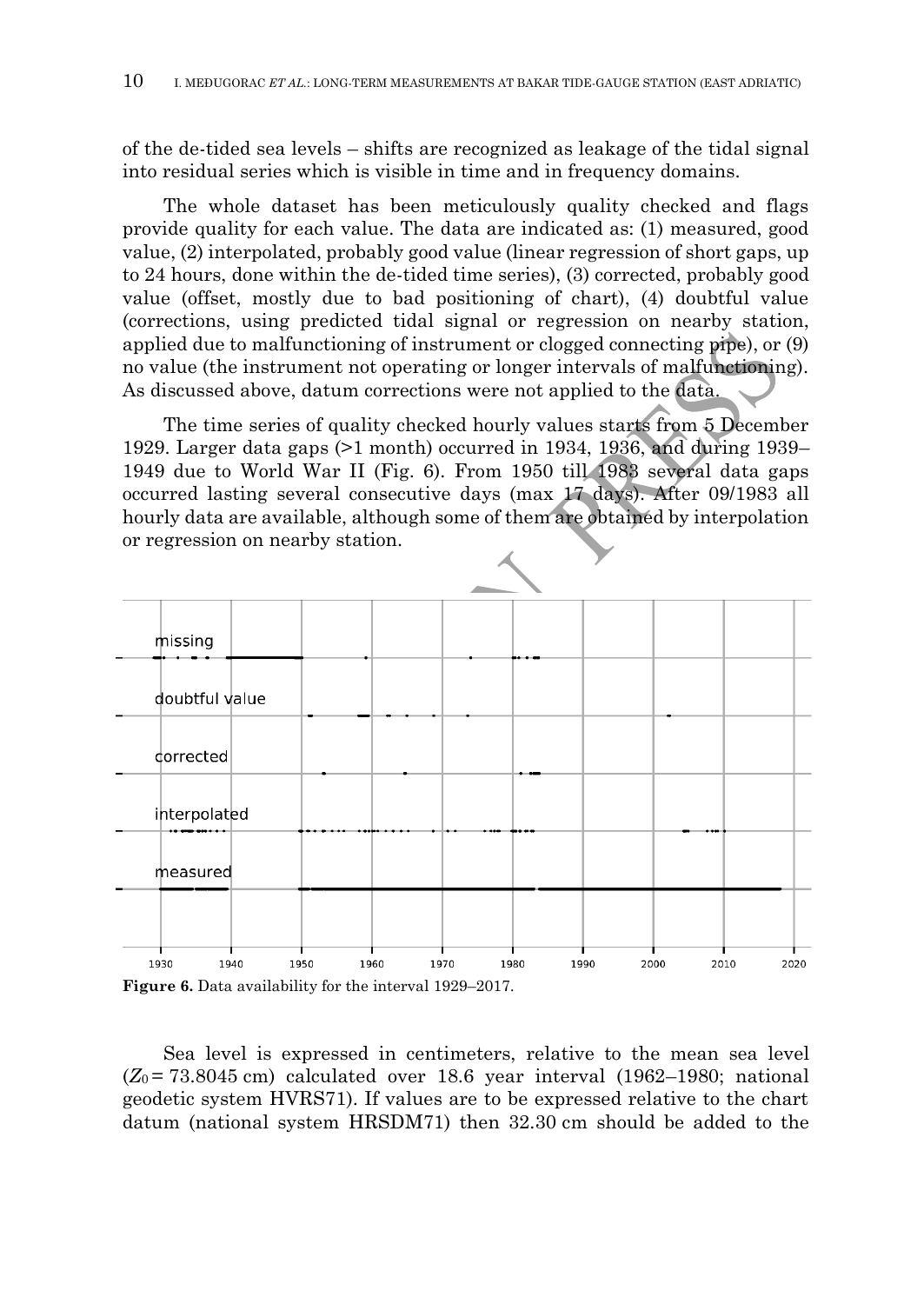reported sea levels. Accuracy of the data is 1 cm and precision 0.1 cm. Time is in UTC+1.

From the hourly time series, daily mean sea levels and monthly means are calculated. These time series have been publicly available for several decades: the former were being published in the Annual Reports (Hydrographic Institute of the Republic of Croatia, 1954–2020) and the latter were being distributed through the Permanent Service for Mean Sea Level (PSMSL, 2021).

### **4. Data availability**

The time series of hourly sea-level data from the Bakar tide-gauge station is publicly available and can be reached through the SEANOE website (Međugorac et al., 2021; [https://doi.org/10.17882/85171\)](https://doi.org/10.17882/85171). Format of the data is CSV including description of the measurements. The data are available for scientific purposes with no restrictions (Creative Commons license *CC-BY-NC*). The time series spans from December 1929 until three years ago. Data for each ending year will be regularly added at the beginning of current year. We would be grateful to be notified of any papers that resulted from the Bakar sea levels. This would give us information on the impact of our data but also it would be helpful in securing funding for future work of the station. Additional information, news and activities at the station Bakar can be found on the official website: [https://www.pmf.unizg.hr/geof/en/research/oceanography/](https://www.pmf.unizg.hr/geof/en/research/oceanography/tide-gauge_station_bakar/data) tide-gauge station bakar.

## **5. Data use and scientific results**

Bakar data have been used in a large number of scientific studies. A complete list of scientific papers that used Bakar measurements is available at Bakar tide-gauge website [\(https://www.pmf.unizg.hr/geof/en/research/](https://www.pmf.unizg.hr/geof/en/research/oceanography/tide-gauge_station_bakar/data) [oceanography/tide-gauge\\_station\\_bakar/data\)](https://www.pmf.unizg.hr/geof/en/research/oceanography/tide-gauge_station_bakar/data), but we will highlight some of them. In an early paper, Goldberg and Kempni (1938) used the data to investigate the Bakar Bay seiches, having thus documented the triple fundamental mode (at the periods of 26.9, 22.3 and 19.7 min) as well as the higher modes (at the periods of 7.8 and 4.3 min). Later, Cerovečki et al. (1997) explored seiches of the whole Adriatic and have found that their decay time is very long  $(3.2 \pm 0.5 \text{ days})$ . Kasumović (1952) was the first to perform harmonic analysis for the Bakar station and has thus confirmed that the tides in the area could be adequately approximated by seven harmonic constituents. Tsimplis et al. (1995) have used the Bakar data, along with the data originating from a number of other tide-gauge stations, to check the quality of their numerical model of tides of the Mediterranean Sea. Measurements at Bakar were also extensively used while exploring response of the Adriatic Sea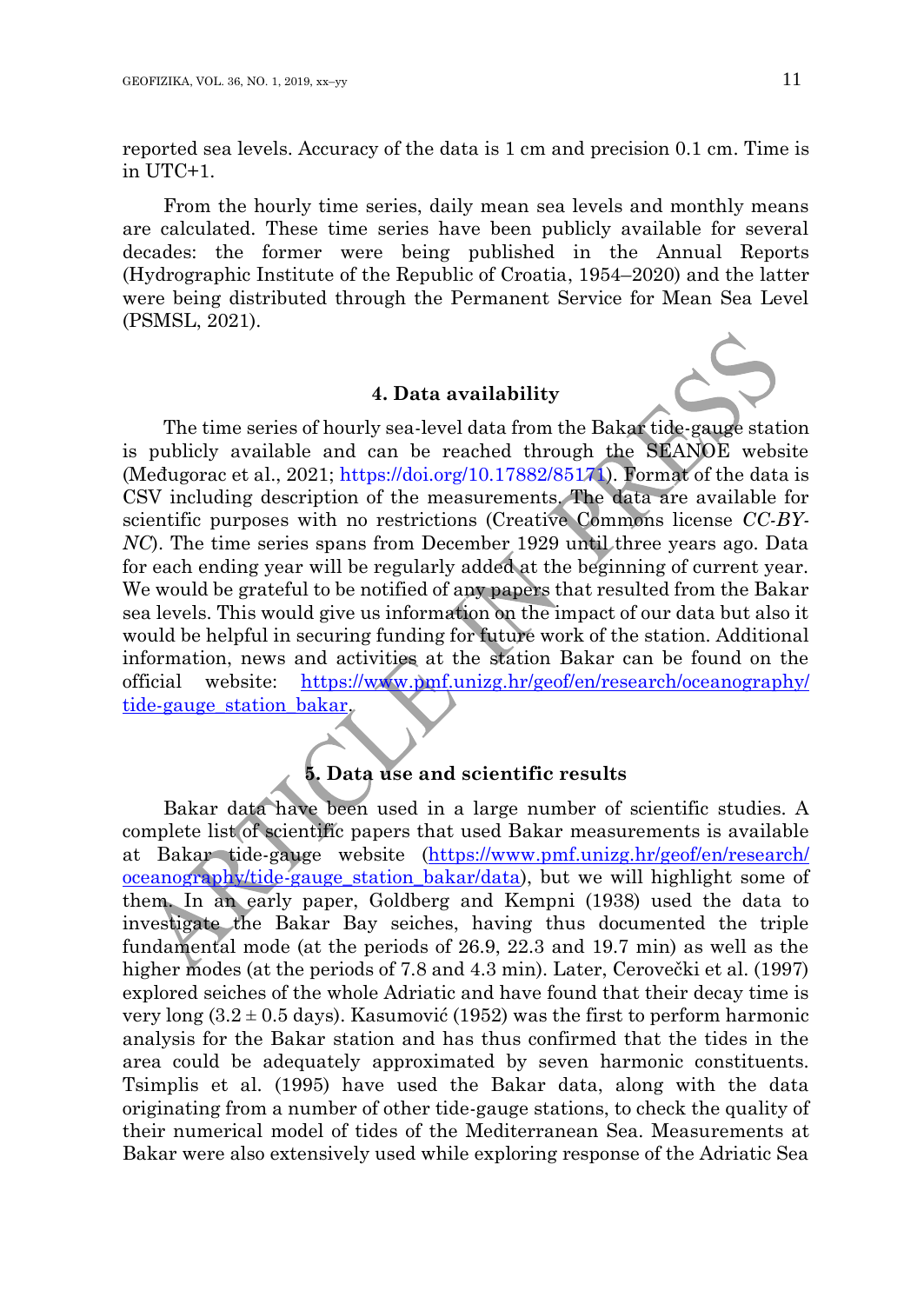to the atmospheric forcing. Orlić et al. (1994) have shown that bora – an important wind in the area – brings about rising of sea level along the Italian coast and its lowering along the Croatian coast and that the lowering is highly variable in space due to the bora-wind curl. The Adriatic Sea responds not only to the synoptic-scale forcing but also to the planetary-scale forcing, as confirmed by Pasarić et al. (2000) who performed cross-spectral analysis of long time series of sea level, atmospheric pressure and wind. The Bakar data also proved useful while analyzing seasonal (Pattullo et al., 1955) and year-toyear variability (Orlić, 2001). It has been shown that the range of the former variability is about 10 cm whereas the range of the latter variability reaches 50 cm. Finally, the Bakar data were also utilized while analyzing sea-level rise, both linear (*e.g.*, Emery and Aubrey, 1991) and non-linear (Orlić et al., 2018). Whereas the overall Adriatic trends were found to be similar to the global trends, the more detailed study has revealed that the Adriatic sea level was rising before 1950s, that it was stable from 1950s to 1990s, and that it is rising again from 1990s onward. It has thus become obvious that the processes governing sea-level rise in the Mediterranean and Adriatic Seas differ from the global processes.

Practical applications of the data, unlike scientific results, are less well documented. Bakar sea levels were essential, along with data from the other four long-term east Adriatic tide gauges (Koper, Rovinj, Split and Dubrovnik), for definition of the national system of altitudes (HVRS71) and chart datums (HRSDM71). For this purposes mean sea levels were calculated for the period of 18.6 years centered around 1 July 1971 (epoch 1971.5) (Rožić, 2009). Also, over the years, many national or private organizations required sea-level data for their hydro technical tasks (*e.g.*, hydro-power plant Senj, construction of the Rijeka Port), for consideration of micro location for new tide gauges in the Kvarner area (*e.g.*, tide gauge in Rijeka), for flood risk management (*e.g.*, project VEPAR), for protection of spring water intakes (*e.g.*, Perilo, Dobrica) and for various official reports on coastal/river floods that have endangered the Northern Adriatic coastline.

#### **6. Summary**

We have presented time series of hourly sea levels measured at the tidegauge station Bakar in the period December 1929 – December 2017. The dataset consists of a single series measured with chart-recording float-type instrument mounted over a stilling well. Over the years, there have been difficulties in operation of the station, hence gaps in the data emerged of which the longest occurred during WWII. In the last several decades station and instruments were regularly maintained which secured high quality of the data. Due to its length and quality, the dataset presents a valuable tool to study sea-level variability on timescales ranging from subsynoptic to decadal.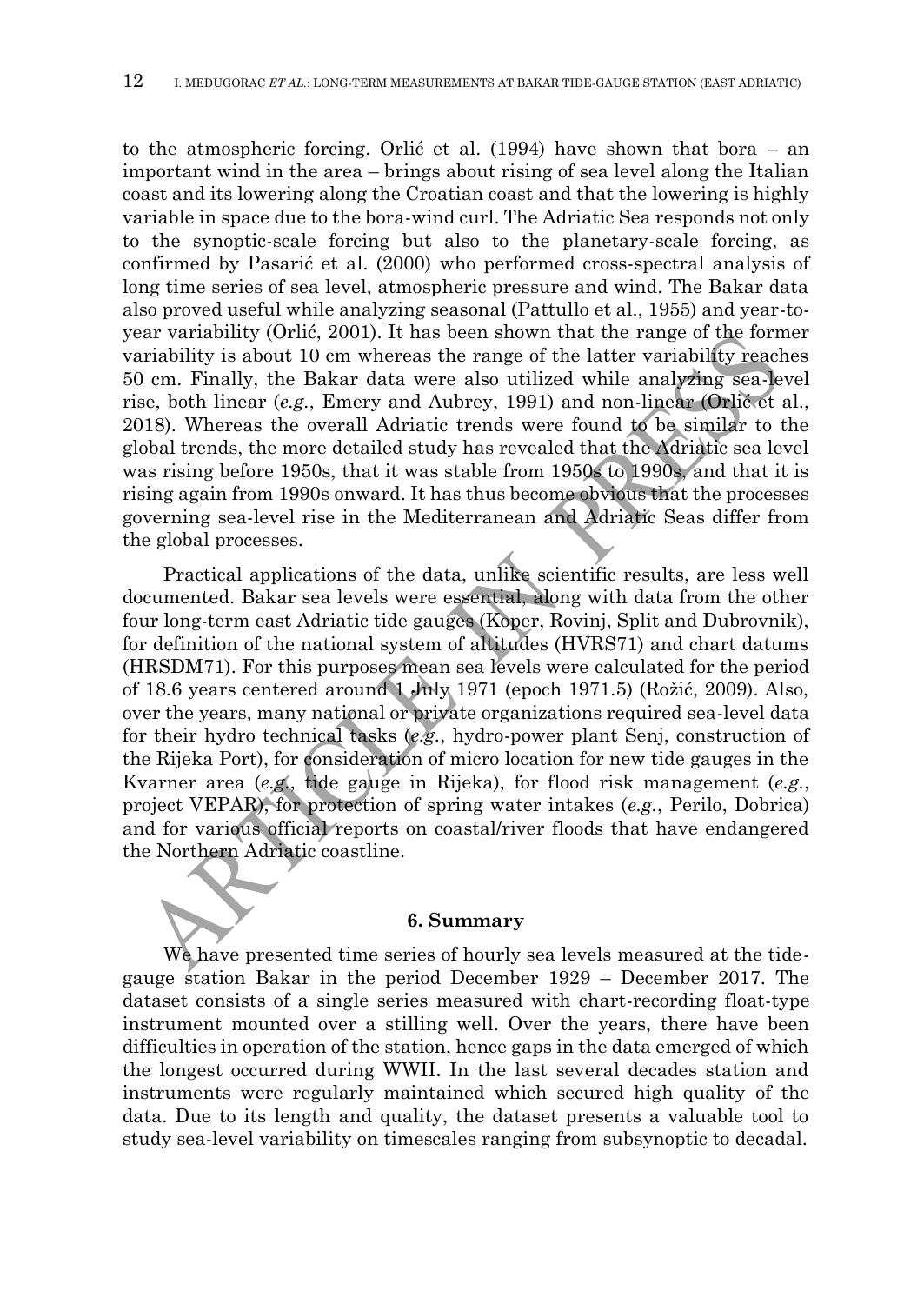*Acknowledgements* **–** Data collection has been funded by a number of projects supported by the Ministry of Science and Education and the Croatian Science Foundation (most recently, projects MAUD HrZZ-9849 and StVar-Adri HrZZ-5875). We acknowledge the work of many people who took care of the station over many decades and participated in measurements and data processing. Special thanks go to observers (A. Antić, M. Pezelj, I. Pavačić, Ž. Ježić, S. Suserić and L. Keber) and technicians (V. Prinz, Z. Matica, D. Ptičar and J. Modrić) for their contribution in station maintenance and data digitization. We are also indebted to past supervisors of the station, Profs J. Goldberg and K. Kempni (from 1929 to 1939) and Prof. Marijan Kasumović (from 1949 to 1983).

### **References**

- Aarup, T., Merrifield, M., Perez, B., Vassie, I. and Woodworth, P., Eds. (2006): I*OC: Manual on Sea-Level Measurement and Interpretation. Volume 4: An Update to 2006 Intergovernmental Oceanographic Commission Manuals and Guides No. 14*, UNESCO/Intergovernmental Oceanographic Commission, Paris.
- Bajo, M., Međugorac, I., Umgiesser, G. and Orlić, M. (2019): Storm surge and seiche modelling in the Adriatic Sea and the impact of data assimilation, *Q. J. Roy. Meteor. Soc.,* **145**, 2070–2084[, https://doi.org/10.1002/qj.3544.](https://doi.org/10.1002/qj.3544)
- Bakar tide gauge: [https://www.pmf.unizg.hr/geof/en/research/oceanography/tide](https://www.pmf.unizg.hr/geof/en/research/oceanography/tide-gauge_station_bakar)[gauge\\_station\\_bakar,](https://www.pmf.unizg.hr/geof/en/research/oceanography/tide-gauge_station_bakar) last accessed on 24 November 2021.
- Cerovečki, I., Orlić, M. and Hendershott, M.C. (1997): Adriatic seiche decay and energy loss to the Mediterranean, *Deep-Sea Res. I*, **44**, 2007–2029, [https://doi.org/10.1016/S0967-0637\(97\)00056-3.](https://doi.org/10.1016/S0967-0637(97)00056-3)
- Državna geodetska uprava i Geodetski fakultet u Zagrebu (1995): Izjednačenje nivelmanskih mreža svih redova u I nivelmanskom poligonu IINVT (document is in archive of State Geodetic Administration), Zagreb, Croatia (in Croatian). ъ.
- Emery, K. O. and Aubrey, D. G. Eds. (1991): *Sea levels, land levels and tide gauges*. Springer Verlag, New York, 237 pp.
- Geodetski fakultet Sveučilišta u Zagrebu (1986): Visinski odnosi kod mareografa u Bakru, Zagreb,<https://urn.nsk.hr/urn:nbn:hr:217:256667> (in Croatian).
- Glavna geodetska uprava (1957): Mareografi (document is in archive of State Geodetic Administration), Zagreb (in Croatian).
- Glavurdić, A. (2015): Određivanje visinskih odnosa između dva repera i dvije oznake na mareografu u Bakru, Hrvatski hidrografski institut, Split, <https://urn.nsk.hr/urn:nbn:hr:217:955422> (in Croatian).
- Goldberg, J. and Kempni, K. (1938): O oscilacijama Bakarskog zaljeva i općem problemu zaljevskih seša, *Prirodoslovna istraživanja Kraljevine Jugoslavije*, **21**, 129–234 (in Croatian).
- Hydrographic Institute of the Republic of Croatia (1954–2020): Reports on Tide Gauge Measurements (Adriatic Sea – East Coast), Split, [https://www.hhi.hr/en/products](https://www.hhi.hr/en/products-and-services/official-navigational-publications)[and-services/official-navigational-publications.](https://www.hhi.hr/en/products-and-services/official-navigational-publications)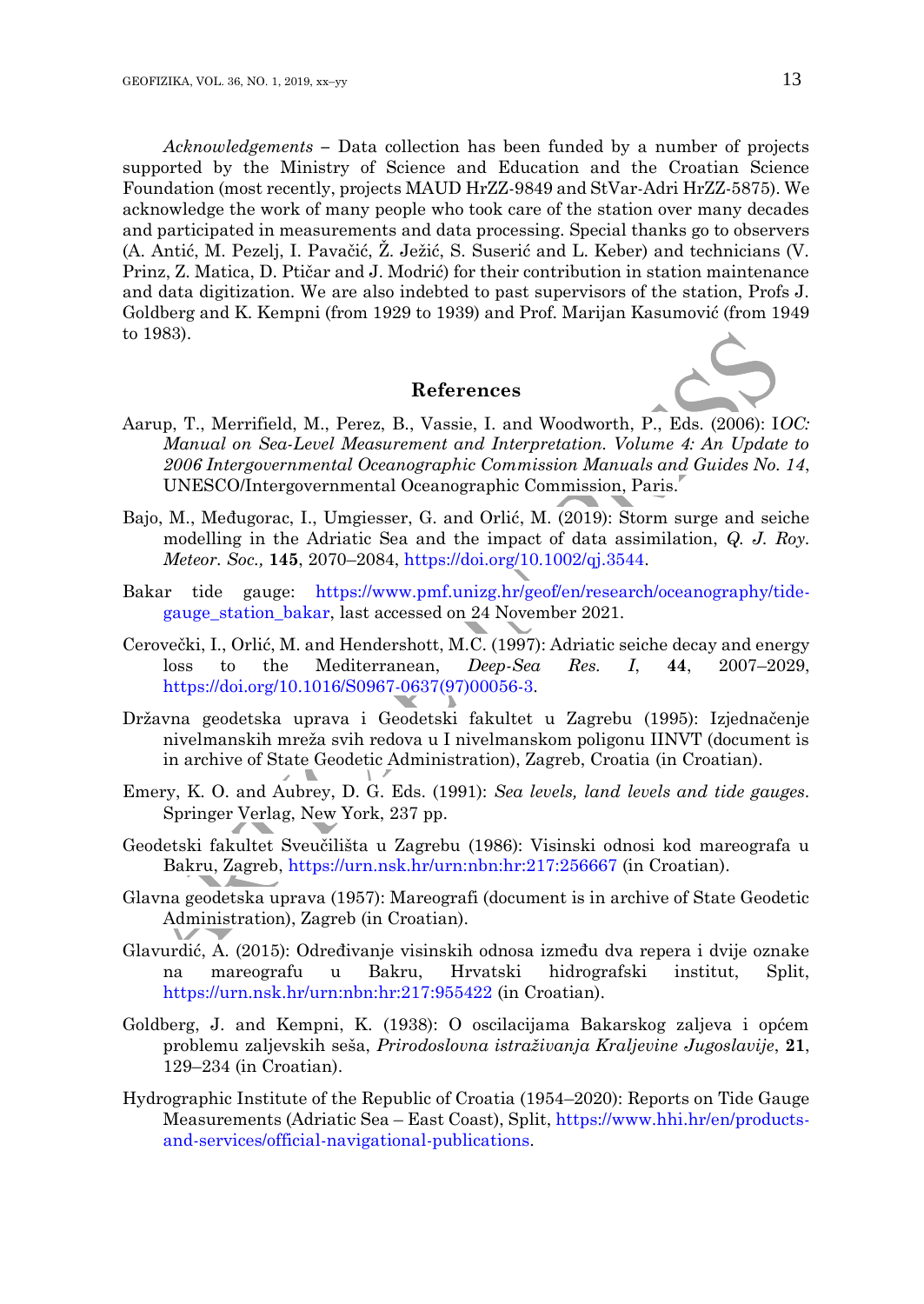- Janeković, I. and Kuzmić, M. (2005): Numerical simulation of the Adriatic Sea principal tidal constituents, *Ann. Geophys.*, **23**, 3207–3218, [https://doi.org/10.5194/angeo-](https://doi.org/10.5194/angeo-23-3207-2005)[23-3207-2005.](https://doi.org/10.5194/angeo-23-3207-2005)
- Jovanović, B. (1989): Istraživanja geodetske i hidrografske nule, njihova primena i važnost, *Hidrografski godišnjak*, **87**, 115–134 (in Serbian).
- Kasumović, M. (1950): Srednja razina Jadranskog mora i geodetska normalna nula Trst, *Radovi Geofizičkog zavoda u Zagrebu*, **2(3)**, 1–22 (in Croatian).
- Kasumović, M. (1952): Harmonička analiza plime i oseke luke Bakar, *Radovi Geofizičkog zavoda u Zagrebu*, **3(1)**, 1–9 (in Croatian).
- Međugorac, I., Pasarić, M. and Güttler, I. (2020): Will the wind associated with the Adriatic storm surges change in future climate?, *Theor. Appl. Climatol.*, **143**, 1– 18, [https://doi.org/10.1007/s00704-020-03379-x.](https://doi.org/10.1007/s00704-020-03379-x)
- Međugorac, I., Pasarić, M. and Orlić, M. (2021): Historical sea-level measurements at Bakar (east Adriatic), *SEANOE*[, https://doi.org/10.17882/85171.](https://doi.org/10.17882/85171)
- Orlić, M. (2001): Anatomy of sea level variability An example from the Adriatic, in: *The Ocean Engineering Handbook*, edited by El-Hawary, F., CRC Press, Boca Raton, 1–14.
- Orlić, M. and Pasarić, M. (1997): Sedam desetljeća mareografskih mjerenja u Bakru, *Prirodoslovna istraživanja riječkog područja*, Prirodoslovna biblioteka, Rijeka, **1**, 201–211 (in Croatian).
- Orlić, M., Kuzmić, M. and Pasarić, Z. (1994): Response of the Adriatic Sea to the bora and sirocco forcing, *Cont. Shelf Res*., **14**, 91–116, [https://doi.org/10.1016/0278-](https://doi.org/10.1016/0278-4343(94)90007-8) [4343\(94\)90007-8.](https://doi.org/10.1016/0278-4343(94)90007-8)
- Orlić, M. and Pasarić, M. (2000): Sea-level changes and crustal movements recorded along the east Adriatic coast, *Nuovo Cimento C*, **23**, 351–364.
- Orlić, M., Pasarić, M. and Pasarić, Z. (2018): Mediterranean sea-level variability in the second half of the twentieth century: A Bayesian approach to closing the budget, *Pure Appl. Geophys.*, **175**, 3973–3988[, https://doi.org/10.1007/s00024-018-1974-y.](https://doi.org/10.1007/s00024-018-1974-y)
- Otnes, R. K. and Enochson, L. (1978): *Applied time series analysis.* Vol 1, 2nd Ed., Wiley, New York.
- Pasarić, M. and Orlić, M. (2001): Long-term meteorological preconditioning of the North Adriatic coastal floods, *Cont. Shelf Res.*, **21**, 263–278, [https://doi.org/10.1016/S0278-4343\(00\)00078-9.](https://doi.org/10.1016/S0278-4343(00)00078-9)
- Pasarić, M. and Orlić, M. (2000): Mareografska postaja Bakar: mehanički ili radarski instrument?, in: *Znanstveno savjetovanje – Hidrološka mjerenja i obrada podataka (zbornik radova)*, edited by Ožanić, N., Građevinski fakultet Sveučilišta u Rijeci, Rijeka, 319–328 (in Croatian).
- Pasarić, M., Pasarić, Z. and Orlić, M. (2000): Response of the Adriatic Sea to the air pressure and wind forcing at low frequencies (0.01–0.1 cpd), *J. Geophys. Res.*, **105/C5**, 11423–11439, [https://doi.org/10.1029/2000JC900023.](https://doi.org/10.1029/2000JC900023)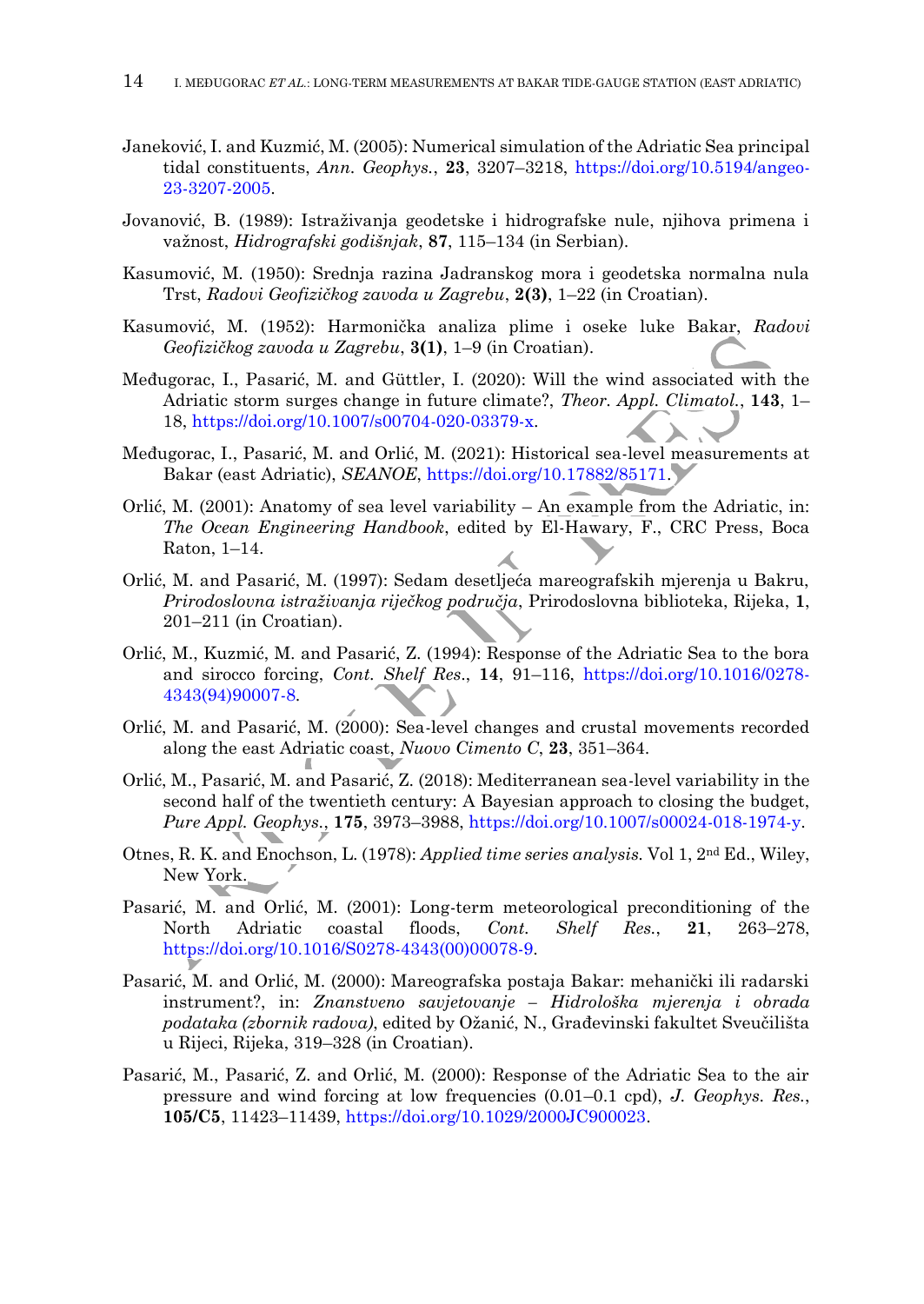- Pattullo, J., Munk, W., Revelle, R. and Strong, E. (1955): The seasonal oscillation in sea level, *J. Mar. Res.*, **14**, 88–155.
- PSMSL: [https://www.psmsl.org/data/obtaining/stations/353.php,](https://www.psmsl.org/data/obtaining/stations/353.php) last accessed on 24 November 2021.
- Pugh, D. and Woodworth, P. (2014): *Sea-level science: Understanding tides, surges, tsunamis and mean sea-level changes*, Cambridge University Press, Cambridge, 395 pp.
- Rožić, N. (2009): Hrvatski transformacijski model visina, Geodetski fakultet, Sveučilište u Zagrebu (in Croatian).
- Šepić, J., Orlić, M. and Vilibić, I. (2008): The Bakar Bay seiches and their relationship with atmospheric processes, *Acta Adriat*., **49**, 107–123.
- Tsimplis, M. N., Proctor, R. and Flather, R. A. (1995): A two-dimensional tidal model for the Mediterranean Sea, *J. Geophys. Res.*, **100/C8**, 16223–16239, [https://doi.org/10.1029/95JC01671.](https://doi.org/10.1029/95JC01671)
- VEPAR: [https://meteo.hr/istrazivanje\\_e.php?section=projekti&param=projekti\\_all&el](https://meteo.hr/istrazivanje_e.php?section=projekti¶m=projekti_all&el=VEPAR_e) [=VEPAR\\_e,](https://meteo.hr/istrazivanje_e.php?section=projekti¶m=projekti_all&el=VEPAR_e) last accessed on 24 November 2021.
- Vilibić, I., Domijan, N., Leder, N., Strinić, G., Orlić, M. and Pasarić, M. (2004): ESEAS-RI in Croatia: A step towards sea level service, in: *Proceedings of the Workshop on Observing and Understanding Sea Level Variations*, St. Julians, Malta, 1–11 November 2004, 17–18.
- Vojnogeografski institut (1965): Visina biljega visine u Bakru Korespondencija, Beograd[, https://urn.nsk.hr/urn:nbn:hr:217:851069](https://urn.nsk.hr/urn:nbn:hr:217:851069) (in Serbian).
- Vojnogeografski institut Kraljevine Jugoslavije (1938): Precizni nivelman Veza mareografa u Bakru, Beograd, <https://urn.nsk.hr/urn:nbn:hr:217:160535> (in Serbian).